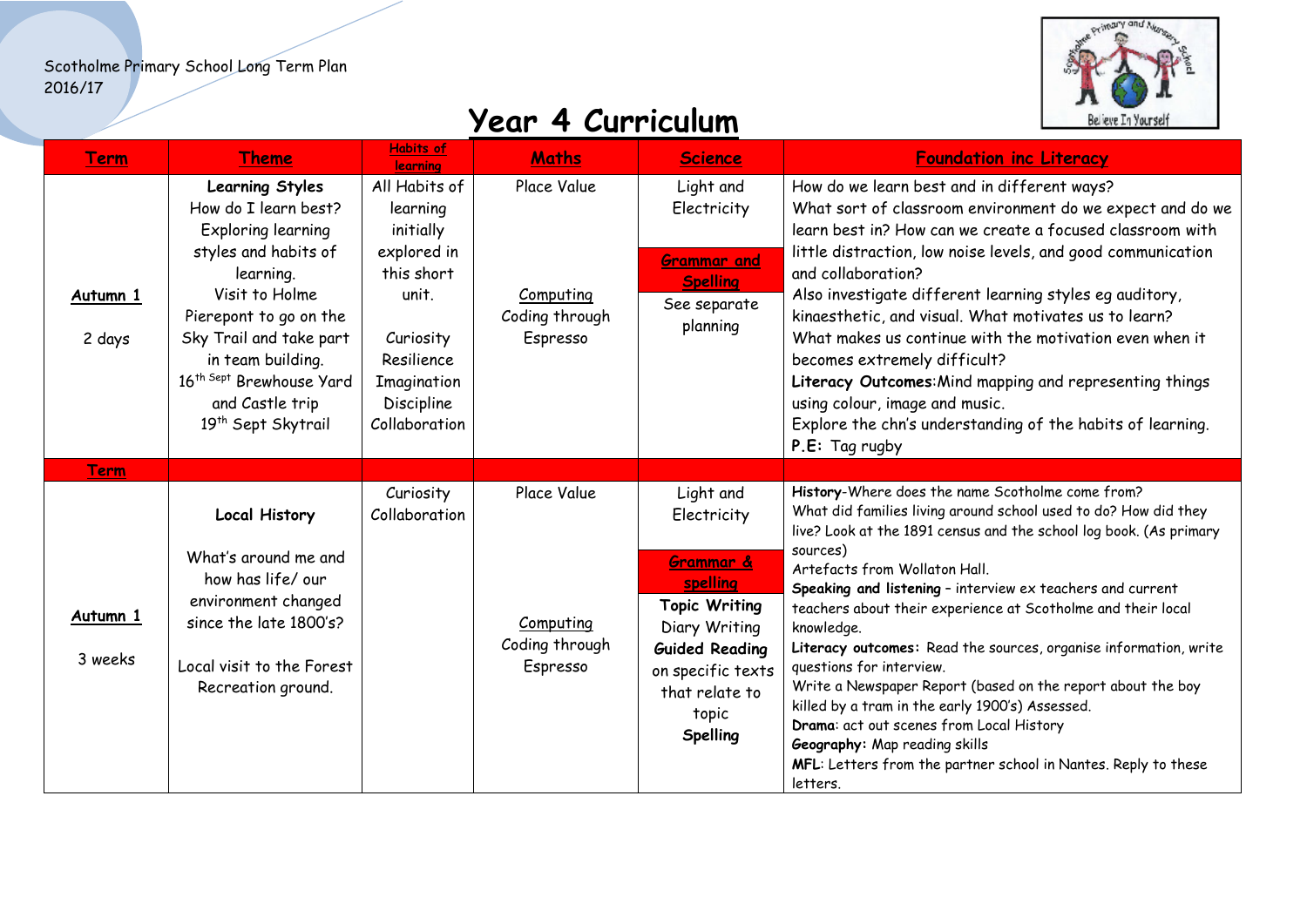

|                                                                                                           |                                                                                                                                                                                                                             |                          |                                                                                       | Topic Words and<br>Y3 / 4 spelling<br>list                                                                                                                                                                                            | Art: Portraits labelled in French.<br>Music: Wider opportunities - Playing brass instruments<br>P.E: Swimming and rugby<br><b>Assessment Week</b><br>Maths Test- place Value<br>Dictation and Spelling Test<br>Reading Test                                                                                                                                                                                                                                                                                                                                                             |
|-----------------------------------------------------------------------------------------------------------|-----------------------------------------------------------------------------------------------------------------------------------------------------------------------------------------------------------------------------|--------------------------|---------------------------------------------------------------------------------------|---------------------------------------------------------------------------------------------------------------------------------------------------------------------------------------------------------------------------------------|-----------------------------------------------------------------------------------------------------------------------------------------------------------------------------------------------------------------------------------------------------------------------------------------------------------------------------------------------------------------------------------------------------------------------------------------------------------------------------------------------------------------------------------------------------------------------------------------|
| Autumn 1<br>3 weeks<br>Visit from<br>Mad<br><b>Scientists</b><br>exploring the<br>uses of<br>electricity. | Light and Electricity<br>at fairgrounds<br>Where does Electricity<br>come from?<br>How is it used?<br>How do circuits work?<br>How are lights used at<br>Goose Fair?<br>Visit to Goose Fair Wed<br>30 <sup>th</sup> Sep AM. | Curiosity<br>Imagination | Place value<br>Addition and<br>subtraction<br>Computing<br>Coding through<br>Espresso | Light and<br>Electricity at<br>fairgrounds<br>Grammar &<br>spelling<br>Wk 4 Base word:<br>Paint<br>Spellings 19 - 25<br>Rainbow<br>Grammar:<br>Subject and<br>Predicate<br>sentence<br>construction.<br>What is a simple<br>sentence? | DT: Design and make fairground signs. Joint project with<br>year 2 who are making the fairground rides.<br>Science: Make electrical circuits to use alongside Fairground<br>signs.<br>Literacy outcomes: Diary extract from the children<br>expressing their visit to Goose fair. What did they hear,<br>see, smell, taste and feel?<br>Art: Technical drawing of circuits<br>Computing: Design fairground signs using 'Serif page plus' or<br>word art.<br><b>MFL:</b> Label a circuit in French.<br>P.E: Swimming and rugby<br>Music: Wider opportunities - Playing brass instruments |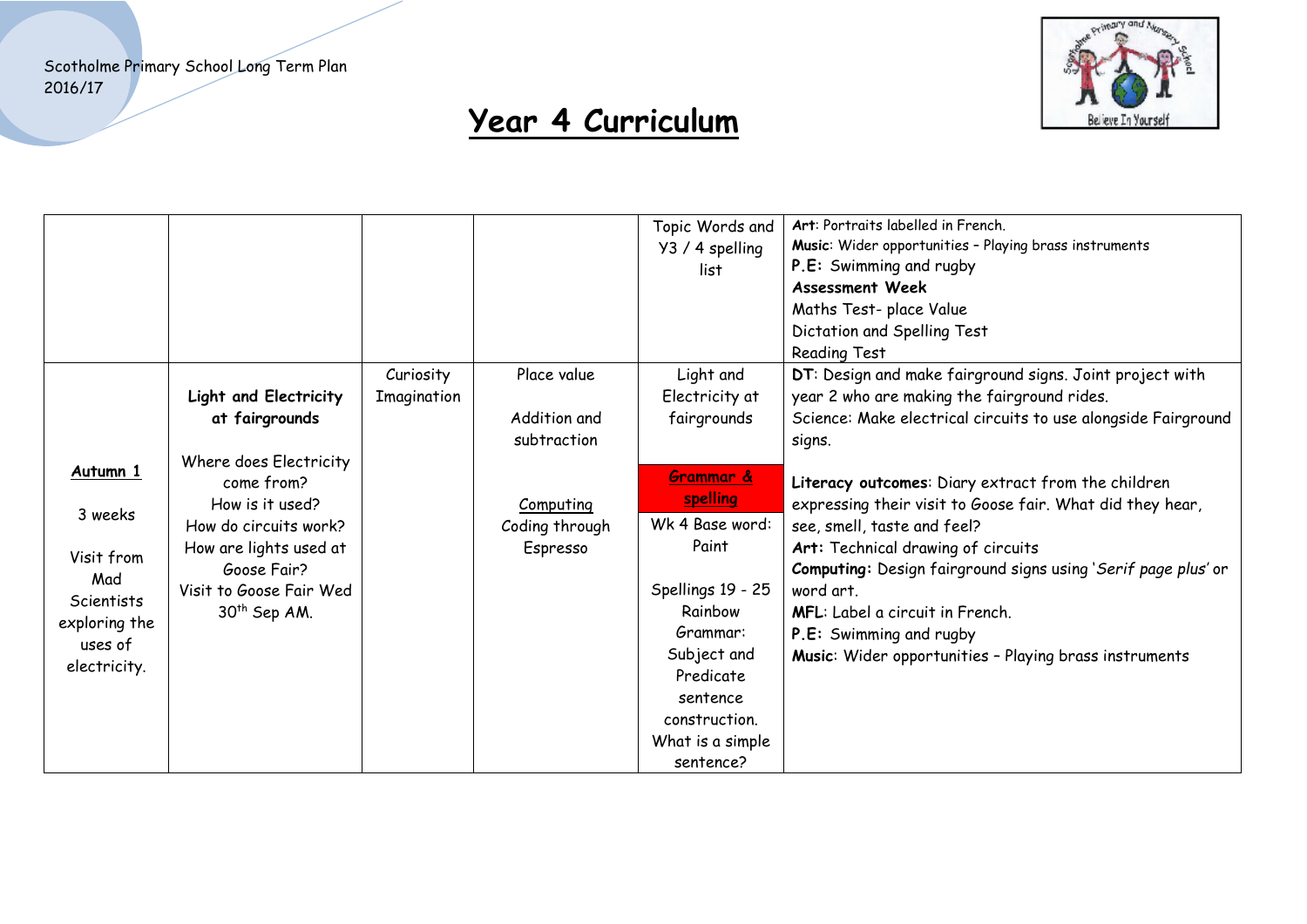

| <u>Term</u>                    | <u>Theme</u>                                                                                                                                                      | <b>Habits of learning</b>   | <b>Maths</b>                                                                             | <b>Science</b>                                                                                                                                                          | <b>Foundation inc Literacy</b>                                                                                                                                                                                                                                                                                                                                                                                                                                                                                                                                                                       |
|--------------------------------|-------------------------------------------------------------------------------------------------------------------------------------------------------------------|-----------------------------|------------------------------------------------------------------------------------------|-------------------------------------------------------------------------------------------------------------------------------------------------------------------------|------------------------------------------------------------------------------------------------------------------------------------------------------------------------------------------------------------------------------------------------------------------------------------------------------------------------------------------------------------------------------------------------------------------------------------------------------------------------------------------------------------------------------------------------------------------------------------------------------|
| Autumn <sub>2</sub><br>2 weeks | Diwali Festival<br>11/11/15<br>What are the<br>origins of the<br>celebration?<br>How is it<br>celebrated?<br>Visit to a Hindu<br>Temple (still to be<br>arranged) | Collaboration<br>Discipline | Multiplication and<br><b>Division</b><br>Measures<br><b>Computing</b><br>Diwali research | Solids, Liquids and<br>Gases<br>Carry out a<br>irreversible<br>experiment changing<br>states of a material.<br><b>Grammar &amp; spelling</b><br>Wk5 Base word:<br>Faith | RE: Research the festival of Diwali and plan a class<br>celebration. Some children may want to focus on religious<br>significance, others cultural eg mendi, others-food.<br>DT: Making Diwas and Hindu Gods puppets.<br>Literacy outcomes: Ganesh and the Banquet story writing.<br>Poetry describing the Diwali festival to include a developing<br>an understanding of Haiku, Kennings and Calligrams poetry.<br>Speaking and listening: Present findings verbally during the<br>class celebration and in a KS2 assembly.<br>Music: Wider opportunities - Playing brass instruments<br>P.E: Dance |
|                                | KS2 assembly on<br>Diwali                                                                                                                                         |                             |                                                                                          | Spellings 25 - 31<br><b>Rainbow Grammar:</b><br>Fronted adverbials -<br>when?                                                                                           | MFL: French dance                                                                                                                                                                                                                                                                                                                                                                                                                                                                                                                                                                                    |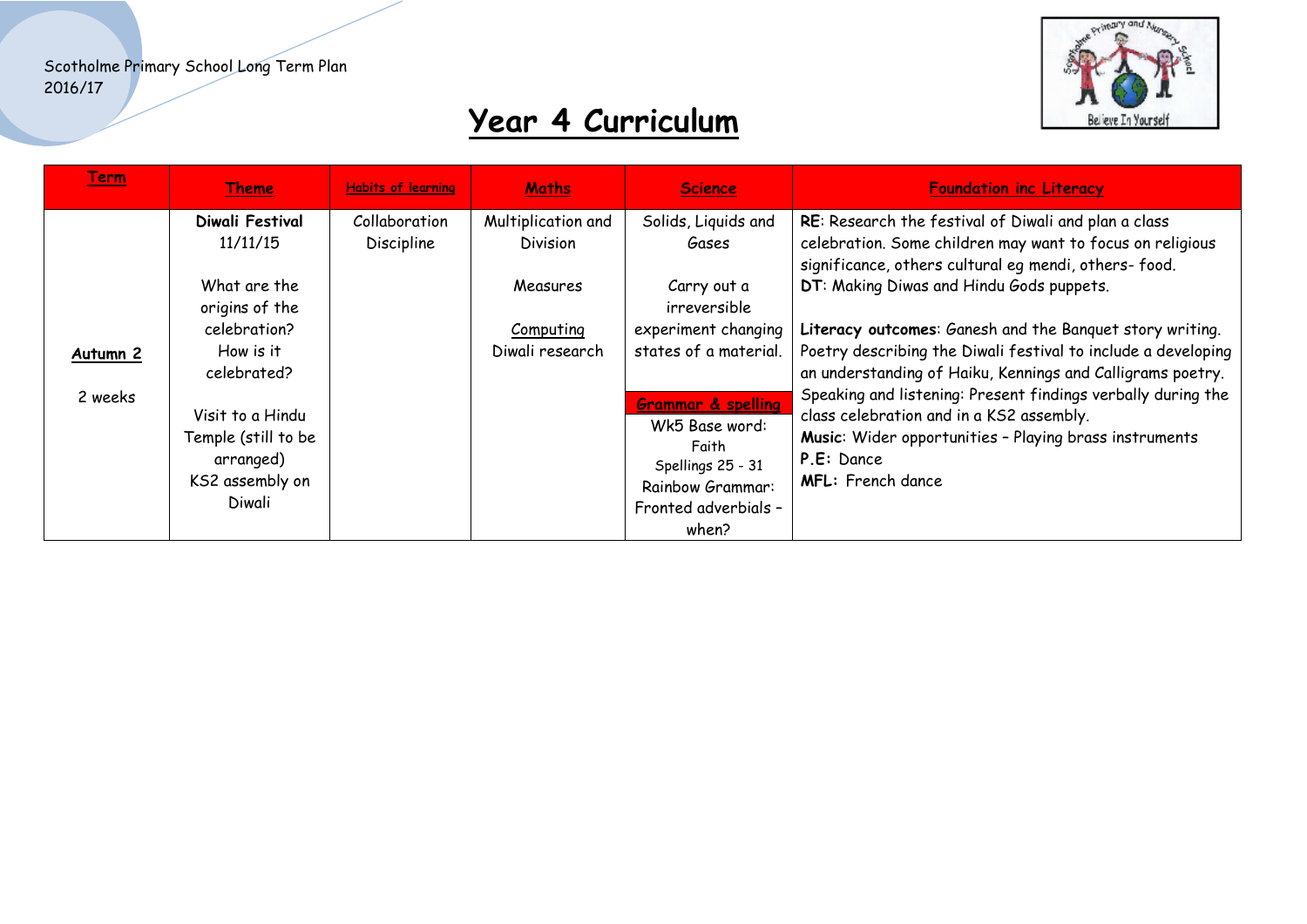

| <b>Term</b>         | <b>Theme</b>         | <b>Habits of learning</b> | <b>Maths</b>       | <b>Science</b>                | <b>Foundation inc Literacy</b>                              |
|---------------------|----------------------|---------------------------|--------------------|-------------------------------|-------------------------------------------------------------|
|                     |                      | Curiosity                 | Multiplication and | Solids, Liquids and           | Drama: To act out key the stories                           |
|                     | <b>Vikings</b>       | Imagination               | <b>Division</b>    | Gases                         | DT- Design and create a Viking boat, shield or sword.       |
|                     | Who were the         | Discipline                |                    | Changing states               |                                                             |
|                     | Vikings?             |                           |                    |                               | Literacy outcomes:                                          |
| Autumn <sub>2</sub> | Where did they       |                           |                    | <b>Grammar &amp; spelling</b> | Stories with historical settings using an illustrated story |
|                     | come from?           |                           | Computing          | Base word: Enjoy              | frame to plan each stage.                                   |
| 4 weeks             | Where did they       |                           | Viking animated    | Next 6 spellings              | Instructions on how to make a Viking stew.                  |
|                     | settle?              |                           | Super story        | Rainbow grammar:              | Food technology: Make a Viking stew.                        |
|                     | How did life         |                           |                    | Fronted adverbials -          | Visit to the allotment to make the stew.                    |
|                     | change for the       |                           | Viking research    | How?                          | MFL: Food.                                                  |
|                     | Anglo Saxons         |                           |                    |                               | Music: Wider opportunities - Playing brass instruments      |
|                     | living in Britain at |                           |                    |                               | P.E: Dance                                                  |
|                     | the time?            |                           |                    |                               |                                                             |
| <b>Term</b>         | <b>Theme</b>         | <b>Habits of learning</b> | <b>Maths</b>       | <b>Science</b>                | <b>Foundation inc Literacy</b>                              |
|                     | <b>Science</b>       | Curiosity                 |                    | Solids liquids and            | Science: Investigate how we can change the state of         |
|                     | Solids, liquids      | Discipline                | Measures           | gases.                        | things using temperature both high and low.                 |
|                     | and gases            |                           |                    | Changing states               | Practical hands on investigations                           |
|                     |                      |                           |                    |                               | http://www.thinktank.ac/featurespage.asp?section=907        |
| Autumn <sub>2</sub> | What is a solid,     |                           |                    |                               | Melting chocolate and making rice crispy cakes.             |
|                     | liquid or gas?       |                           |                    |                               | Breaking eggs as well as others.                            |
| $1-2$ wks           |                      |                           | Computing          | Grammar & spelling            |                                                             |
| Mad scientist       | How do materials     |                           | Viking animated    |                               | Literacy outcomes: Record an investigation using the        |
| visitors            | change state?        |                           | Super story        | Base word: Patience           | language of explanation- cause and effect, with photos.     |
|                     | Are these            |                           |                    | Next 6 spellings              | P.E: Dance                                                  |
|                     | changes              |                           |                    | Rainbow grammar:              | Music: Wider opportunities - Playing brass instruments      |
|                     | reversible or        |                           |                    | Fronted adverbials -          | MFL: Food/recipes-language of instruction in French         |
|                     | irreversible?        |                           |                    | Where?                        |                                                             |
|                     |                      |                           |                    |                               |                                                             |
|                     |                      |                           |                    |                               |                                                             |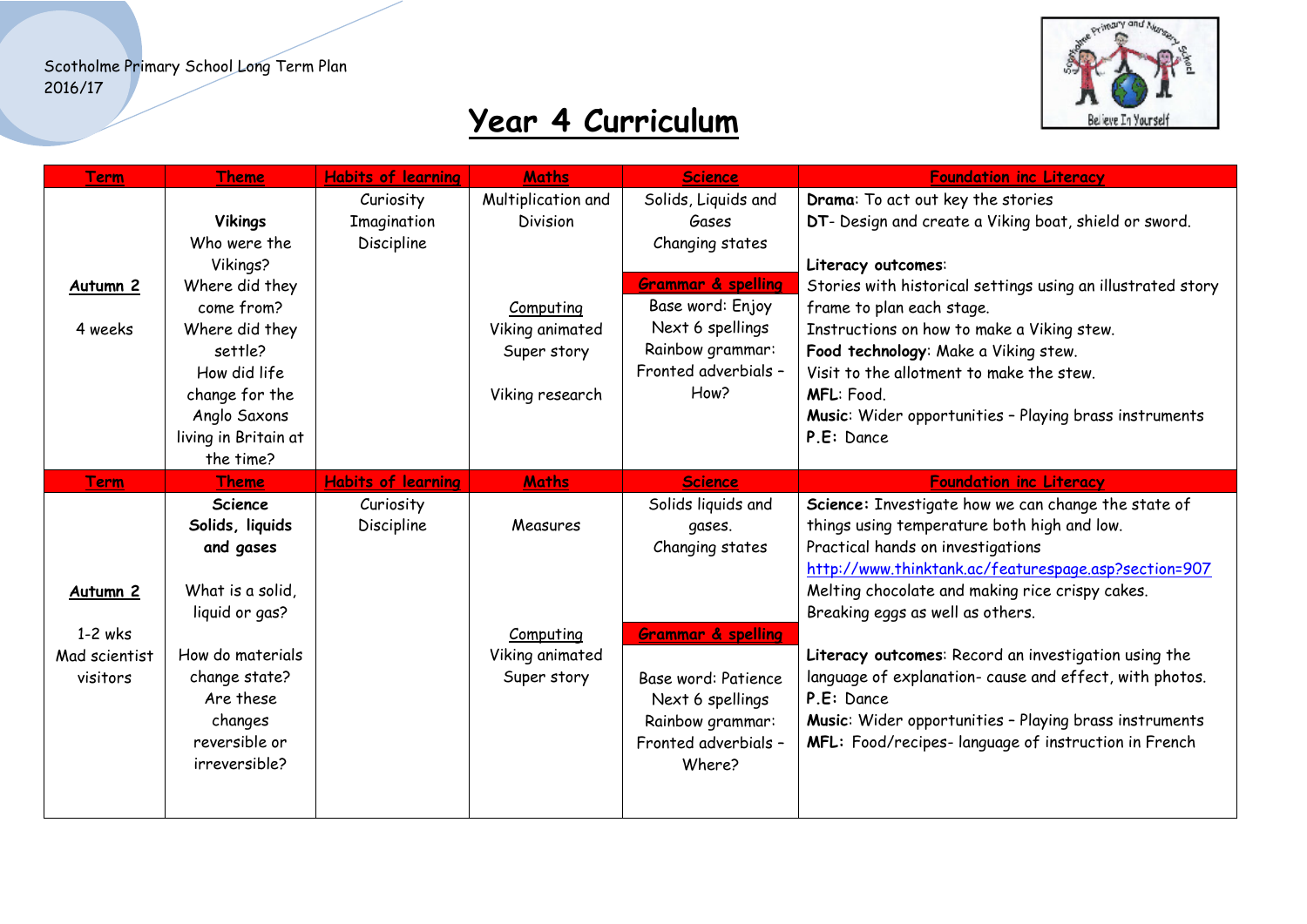

| Term                                                                                                                                | <b>Theme</b>                                                                                                                                                                                                          | <b>Habits of learning</b>                                                                                                                                                                                 | <b>Maths</b>                                                                                                                                                                              | <b>Science</b>                                                                                                                                                                                                      | <b>Foundation inc Literacy</b>                                                                                                                                                                                                                                                                                                                                                                                                                                                                                                                                                                                                                                                                      |
|-------------------------------------------------------------------------------------------------------------------------------------|-----------------------------------------------------------------------------------------------------------------------------------------------------------------------------------------------------------------------|-----------------------------------------------------------------------------------------------------------------------------------------------------------------------------------------------------------|-------------------------------------------------------------------------------------------------------------------------------------------------------------------------------------------|---------------------------------------------------------------------------------------------------------------------------------------------------------------------------------------------------------------------|-----------------------------------------------------------------------------------------------------------------------------------------------------------------------------------------------------------------------------------------------------------------------------------------------------------------------------------------------------------------------------------------------------------------------------------------------------------------------------------------------------------------------------------------------------------------------------------------------------------------------------------------------------------------------------------------------------|
| Spring 1<br>3 weeks -<br><b>Nantes</b><br>3 weeks -<br>Kenya<br>Adam pepper<br>Film unit<br>25 <sup>th</sup> , 26 <sup>th</sup> Jan | Geography<br>European city of<br><b>Nantes</b><br>Port town<br>Importance of<br>trade and<br>historical<br>importance of<br>slave trade.<br>Non European<br>country of Kenya<br>and its links with<br>the slave trade | Curiosity<br>Resilience<br>Imagination<br>Parent / quests<br>presentation show<br>casing all the<br>Nantes and<br>Kenyan work<br>throughout the<br>term inc: dramas,<br>stories, short<br>films, artwork, | Fractions,<br>decimals and<br>percentages<br>Statistics<br>Computing<br>Book creator on<br>ipads documenting<br>the story of<br>Nantes and its link<br>with the slave<br>trade and Kenya. | Sound - investigation<br>into sound from<br>instruments<br><b>Grammar &amp; spelling</b><br>Base word: pull<br>Next 6 spellings<br>Rainbow grammar:<br>past and present<br>tense.<br>Introduce relative<br>clauses. | Geography: Where is Nantes? How has the town<br>developed? Where is France in Europe? Map reading.<br>History: The relevance of the slave trade in its<br>development. Jules Verne. Pirates off the Kenyan coast.<br>MFL: Partnership work with our link school in Nantes.<br>Directions.<br>Kenya-How does Kenya compare? Look at things in<br>common and points that differ.<br>Film unit with Adam Pepper on the Masai tribe.<br>Literacy outcomes: Letter writing to partner school in<br>Nantes. Multicultural story writing based on the story of<br>'The Flame Tree of Theka' and the Masai tribe. Ganesh<br>Story to link with Hinduism<br>S+L: Debate on the comparison between Nantes and |
| 2015                                                                                                                                |                                                                                                                                                                                                                       | Books on book<br>creator and more.                                                                                                                                                                        | imovies<br>Data logging sound                                                                                                                                                             |                                                                                                                                                                                                                     | Kenya persuading people to visit each location based on<br>its merits.<br>Art: Water colours and pastels. Masai art work.<br>Music: Wider opportunities - Playing brass instruments                                                                                                                                                                                                                                                                                                                                                                                                                                                                                                                 |
| <b>Term</b>                                                                                                                         | <b>Theme</b>                                                                                                                                                                                                          | <b>Habits of learning</b>                                                                                                                                                                                 | <b>Maths</b>                                                                                                                                                                              | Science                                                                                                                                                                                                             | P.E: Volleyball<br><b>Foundation inc Literacy</b>                                                                                                                                                                                                                                                                                                                                                                                                                                                                                                                                                                                                                                                   |
| Spring 2                                                                                                                            | Scotholme Junior<br>Apprentice<br>Can we create a<br>product from                                                                                                                                                     | Imagination<br>Discipline<br>Resilience                                                                                                                                                                   | Addition and<br>subtraction<br><b>Statistics</b>                                                                                                                                          | Global warming<br>And pollution                                                                                                                                                                                     | DT: Apprentice style creations, designed and created from<br>recycled materials.<br>http://www.sendacow.org.uk/lessonsfromafrica/tip-tap<br>Eco creation style exhibition with possible sales donated to<br>water aid.                                                                                                                                                                                                                                                                                                                                                                                                                                                                              |
| 4 weeks                                                                                                                             | recycled<br>materials?                                                                                                                                                                                                |                                                                                                                                                                                                           | Computing<br>Coding through<br>Espresso                                                                                                                                                   | <b>Grammar &amp; spelling</b><br>Base word:<br>Next 10 Spellings<br>Rainbow grammar:<br>Comparative                                                                                                                 | Literacy outcomes: Information texts on Global warming,<br>pollution and saving water. Persuasive writing for the Apprentice<br>presentation. Adverts/Posters/Invitations. I movie<br>Music: Wider opportunities - Playing brass instruments                                                                                                                                                                                                                                                                                                                                                                                                                                                        |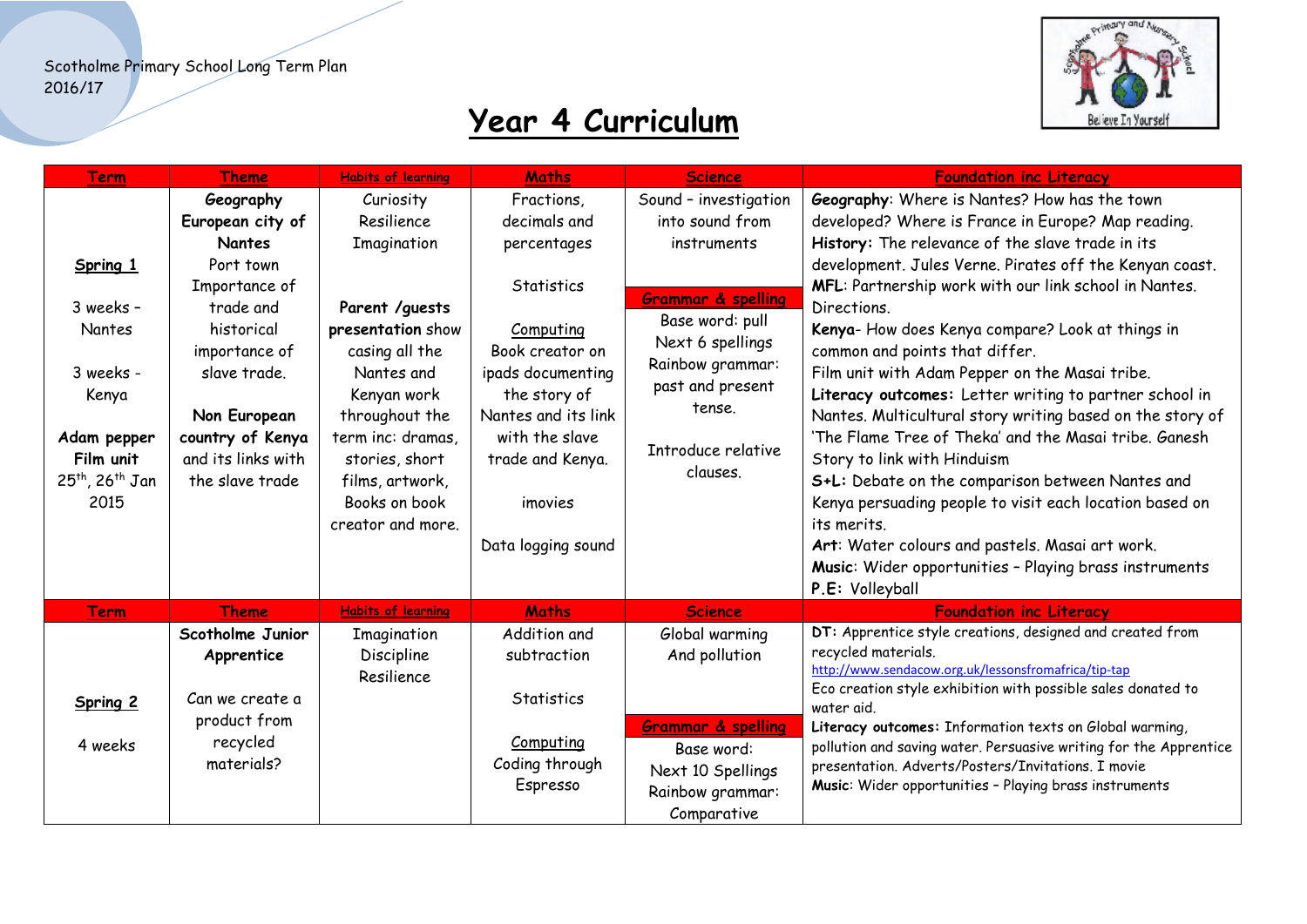

|  | MFL: Countries where French is spoken eq Morocco Background  <br>conjunctions.<br>information<br>Adjectival phrase.<br>P.E: Volleyball |
|--|----------------------------------------------------------------------------------------------------------------------------------------|
|--|----------------------------------------------------------------------------------------------------------------------------------------|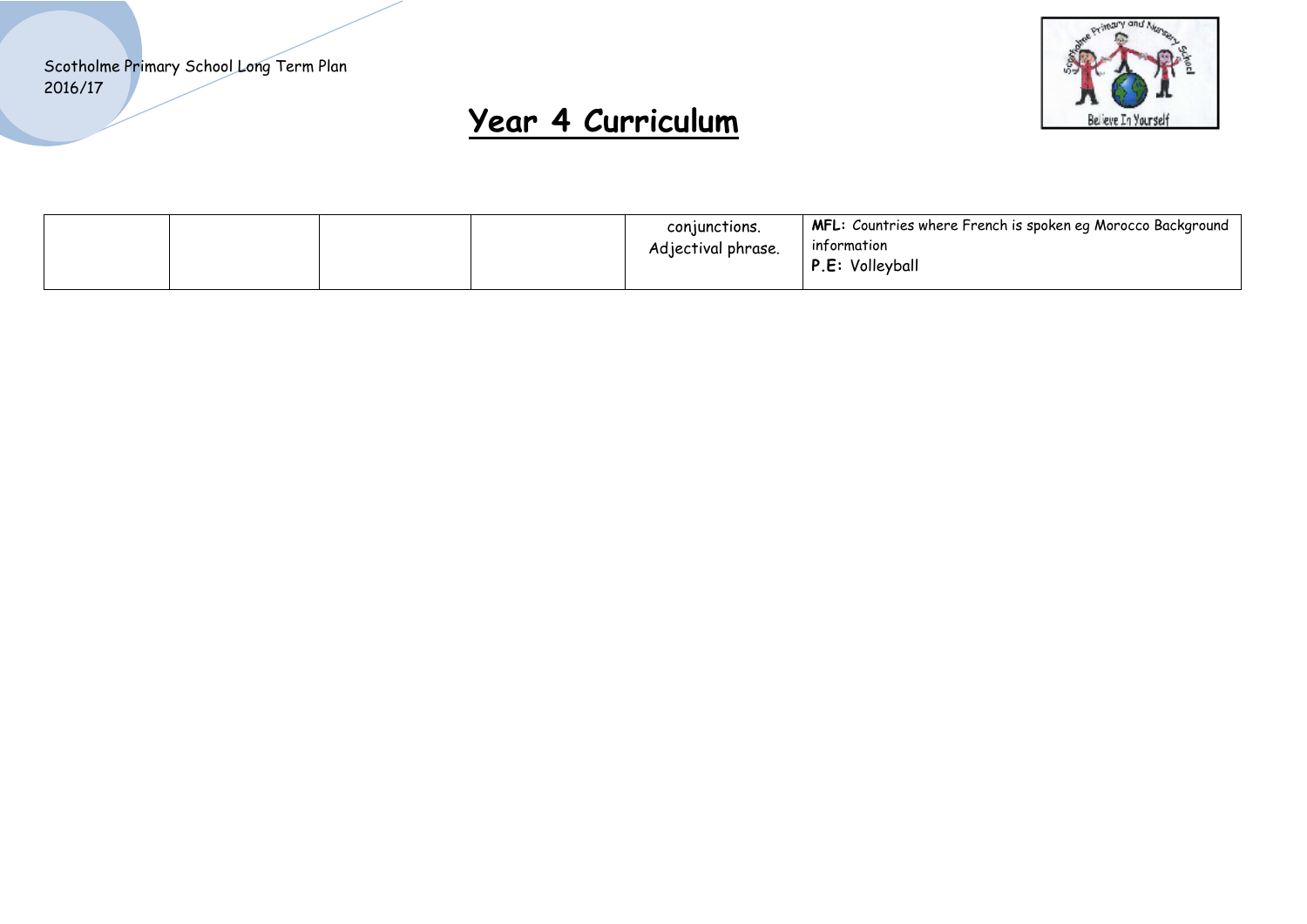

| <b>Term</b>                                        | Theme                                                                                                                                                                                                                        | <b>Learning Habits</b>                                 | <b>Maths</b>                            | <b>Science</b>                                                                                                                                                                      | <b>Foundation inc Literacy</b>                                                                                                                                                                                                                                                                                                                                                                                                                                       |
|----------------------------------------------------|------------------------------------------------------------------------------------------------------------------------------------------------------------------------------------------------------------------------------|--------------------------------------------------------|-----------------------------------------|-------------------------------------------------------------------------------------------------------------------------------------------------------------------------------------|----------------------------------------------------------------------------------------------------------------------------------------------------------------------------------------------------------------------------------------------------------------------------------------------------------------------------------------------------------------------------------------------------------------------------------------------------------------------|
| Spring 2<br>2 weeks                                | Environment<br><b>Topic</b><br>Exploring habitats<br>at the allotment<br>and conducting<br>investigations.<br>Visit to the<br>allotment.<br>Visit to<br>Attenborough<br>Rivers(Will bridge<br>the Spring and<br>Summer term) | Curiosity<br>Resilience<br>Collaboration<br>Discipline | Computing<br>Coding through<br>Espresso | Living things and<br>their environments<br>Conducting<br>investigations at the<br>allotment.<br><b>Grammar &amp; spelling</b><br>Base word:<br>Next 10 Spellings<br>Rainbow grammar | Literacy outcomes: Explanation text of living things and<br>how they survive and help the environment. Include<br>research on how to save energy and clean water. Combined<br>with instructions on how to clean water (water filtration)<br>Art: Landscape art using natural materials collages.<br>MFL: Labelling parts of a plant.<br>Music: Wider opportunities - Playing brass instruments<br>P.E: Hockey<br>Art: Collage on the features of a river with labels |
| <b>Term</b>                                        | Theme                                                                                                                                                                                                                        | <b>Learning Habits</b>                                 | <b>Maths</b>                            | <b>Science</b>                                                                                                                                                                      | <b>Foundation inc Literacy</b>                                                                                                                                                                                                                                                                                                                                                                                                                                       |
| Summer 1<br>2 weeks<br>2 science<br>4 weeks<br>Art | <b>Rivers</b><br><b>Habitats</b><br>Art Topic on Gaudi<br>Modern<br>Architecture<br>Visit from Bob the<br>architect<br>Trip to Nottingham<br>City C Hollis Tour<br>quide                                                     | Curiosity<br>Resilience<br>Discipline<br>Imagination   | Multiplication and<br>division          | Changing states<br>Using various<br>equipment to<br>measure and present<br><b>Grammar &amp; spelling</b><br>Base word:<br>Next 10 Spellings<br>Rainbow grammar                      | DT/Art: Sketching/ drawing of architecture. Clay<br>modelling Gaudi style with mosaics. Art straw construction.<br>Metal wire construction. Wooden dowell construction<br>Literacy Outcomes: Recount of the trip to Attenborough<br>Biographical writing of Gaudi in Nottingham<br><b>MFL: Features of town</b><br>Music: Wider opportunities - Playing brass instruments<br>P.E: Cricket                                                                            |